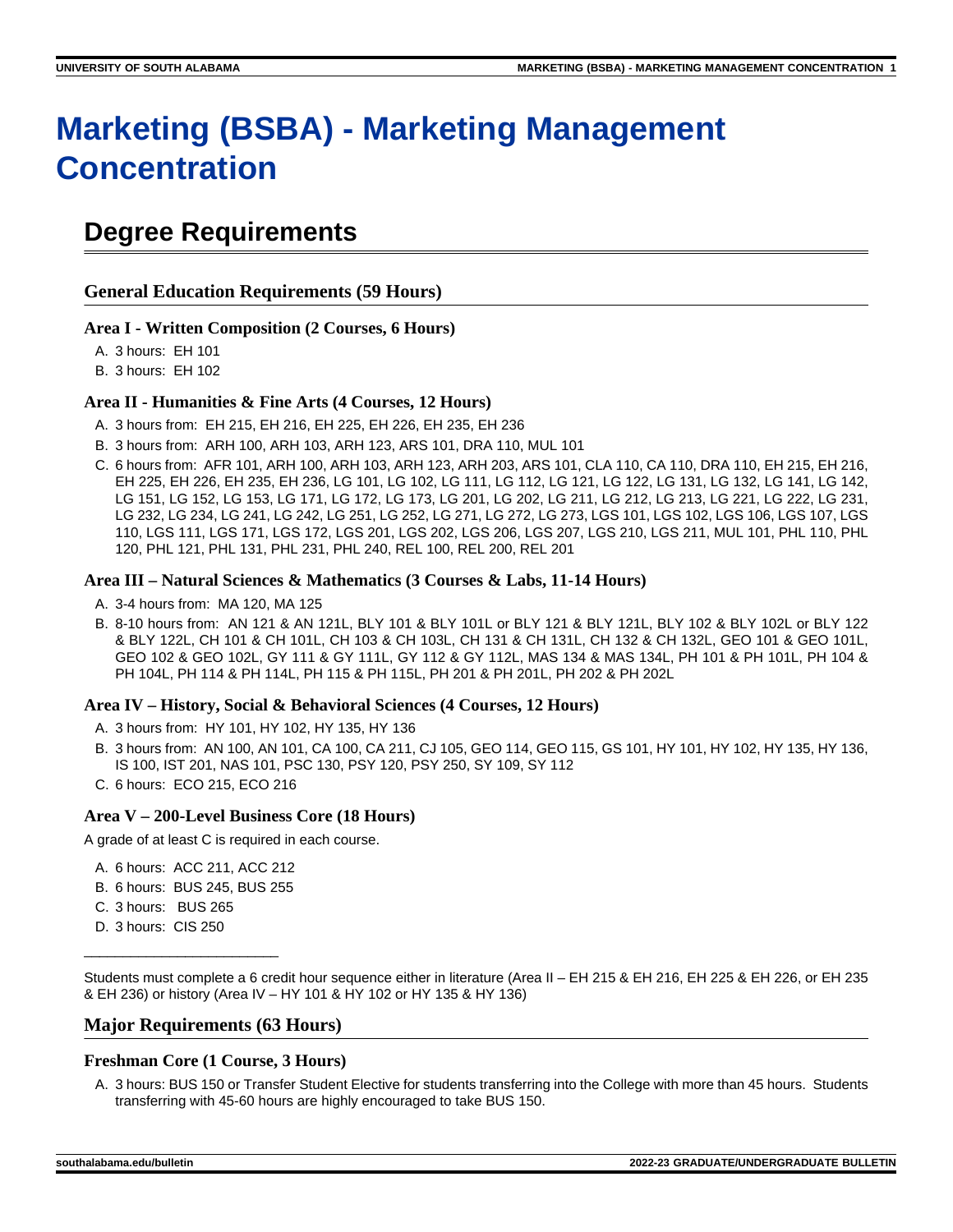# **Upper Division Business Core (6 Courses, 18 Hours)**

A 2.0 GPA is required in the Upper Division Business Core.

- A. 3 hours from: BUS 305, ECO 453
- B. 15 hours: FIN 315, MGT 300, MGT 305 (W), MGT 325, MKT 320

#### **Experiential Learning (2-4 Courses, 6 Hours)**

- A. 3 hours from: BUS 101, BUS 201, BUS 301, BUS 302
- B. 3 hours from: ACC 496, ECO 496, FIN 496, MGT 496, MKT 496

#### **Marketing Management Concentration (9 Courses, 27 Hours)**

A 2.0 GPA is required for all courses counted towards the major.

- A. 24 hours: MKT 336, MKT 374, MKT 375, MKT 380, MKT 382, MKT 384, MKT 385, MKT 479
- B. 3 hours from: MKT 340, MKT 350, MKT 376, MKT 379, MKT 381

#### **Business Electives (2 Courses, 6 Hours)**

A. 6 hours from: 300-494 Electives from ACC, ECO, FIN, MGT, MKT

#### **Business Policy Capstone (2 Course, 3 Hours)**

A. 3 hours: MGT 485 (W), MGT 486

## **Minor Requirements (0 Or 18-24 Hours)**

A minor is not required for this degree program

## **Notes:**

\*Transfer credit will only be awarded for courses in the Marketing Management Concentration if the course was taken at an AACSB accredited institution.

\*\*Only one internship may be counted towards a business degree. Internship courses may only be used to fulfill the Experiential Learning requirement and may not be used as business electives or to fulfill any other degree requirement.

# **Additional Information**

# **Graduation Plan**

# **Marketing (BSBA): Marketing Management Concentration (122 Total Hours)**

# **First Year - Fall Semester**

| <b>Course ID</b> | <b>Course Description</b>      | <b>Hours</b> |
|------------------|--------------------------------|--------------|
| EH 101           | <b>English Composition I</b>   | 3            |
| <b>BUS 150</b>   | Introduction to Business       | 3            |
| MA 120 or MA 125 | Calculus                       | 3 or 4       |
| Fine Art         | **Area II                      | 3            |
| History          | **Area IV                      | 3            |
| <b>BUS 101</b>   | <b>Professional Experience</b> |              |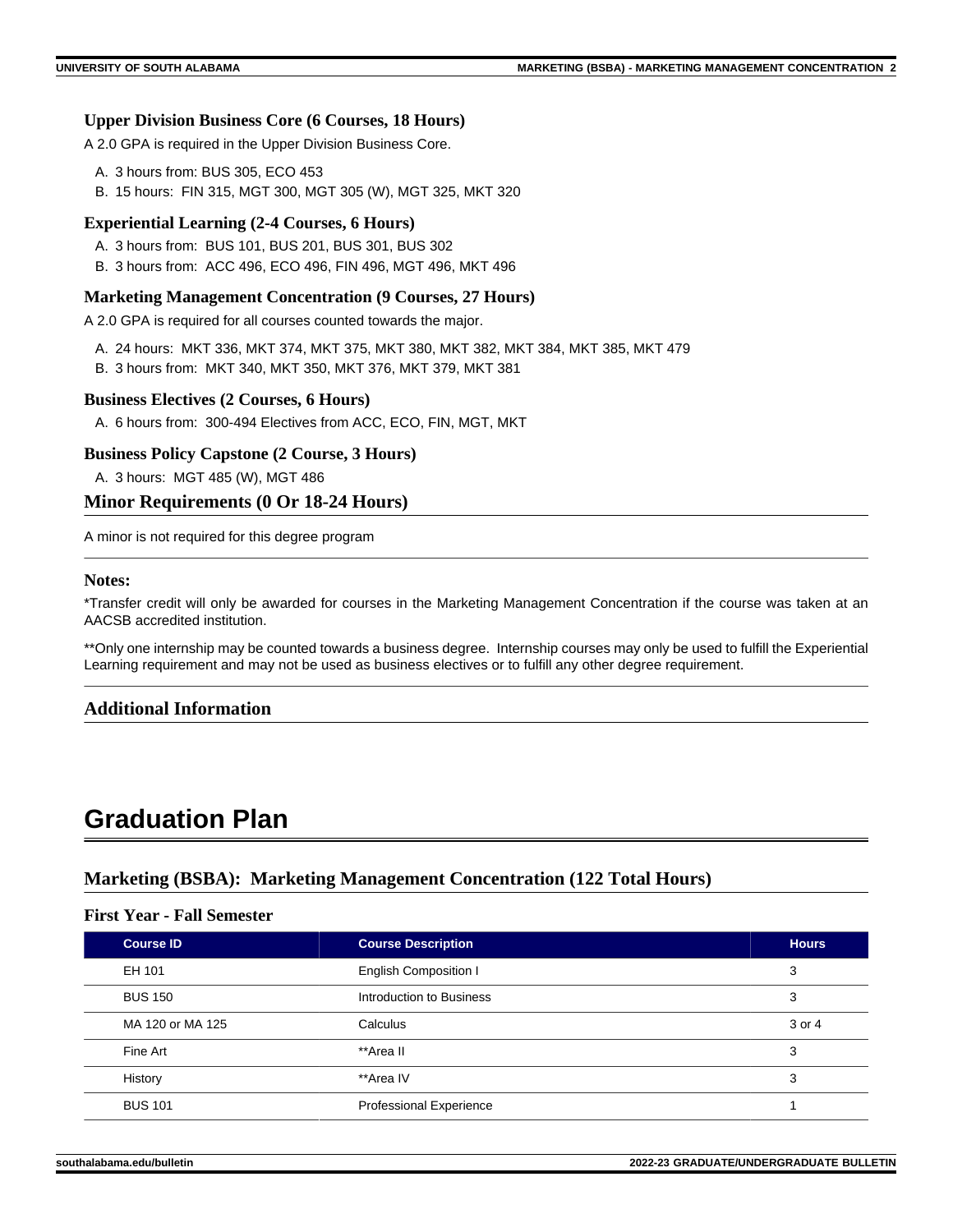| Total Hours | $\sim$<br>ו ש |
|-------------|---------------|
|             |               |

# **First Year - Spring Semester**

| <b>Course ID</b>       | <b>Course Description</b>             | <b>Hours</b> |
|------------------------|---------------------------------------|--------------|
| EH 102                 | <b>English Composition II</b>         | 3            |
| ECO 215                | Principles of Microeconomics          | 3            |
| <b>CIS 250</b>         | <b>Advanced Computer Applications</b> | 3            |
| Humanities or Fine Art | **Area II                             | 3            |
| Natural Science + Lab  | **Area III                            | 4            |
|                        |                                       |              |
|                        |                                       |              |
|                        | <b>Total Hours</b>                    | 16           |

# **Second Year - Fall Semester**

| <b>Hours</b> |
|--------------|
| 3            |
| 3            |
| 3            |
| 3            |
| 4            |
|              |
| 16           |
|              |

# **Second Year - Spring Semester**

| <b>Course ID</b><br><b>Course Description</b> |                                                   | <b>Hours</b> |
|-----------------------------------------------|---------------------------------------------------|--------------|
| <b>ACC 212</b>                                | Principles of Accounting II/Managerial Accounting |              |
| <b>BUS 255</b>                                | Data Analytics II                                 | 3            |
| <b>BUS 265</b>                                | <b>Legal Environment of Business I</b>            | 3            |
| <b>BUS 201</b>                                | Professional Experience II                        |              |
| 2nd History                                   | ***Area IV                                        | 3            |
| Fine Art                                      | **Area II                                         | 3            |
|                                               |                                                   |              |
|                                               | <b>Total Hours</b>                                | 16           |

# **Third Year - Fall Semester**

| Course ID | <b>Course Description</b>    | <b>Hours</b> |
|-----------|------------------------------|--------------|
| MGT 300   | Principles of Management     |              |
| MGT 305   | Organizational Communication |              |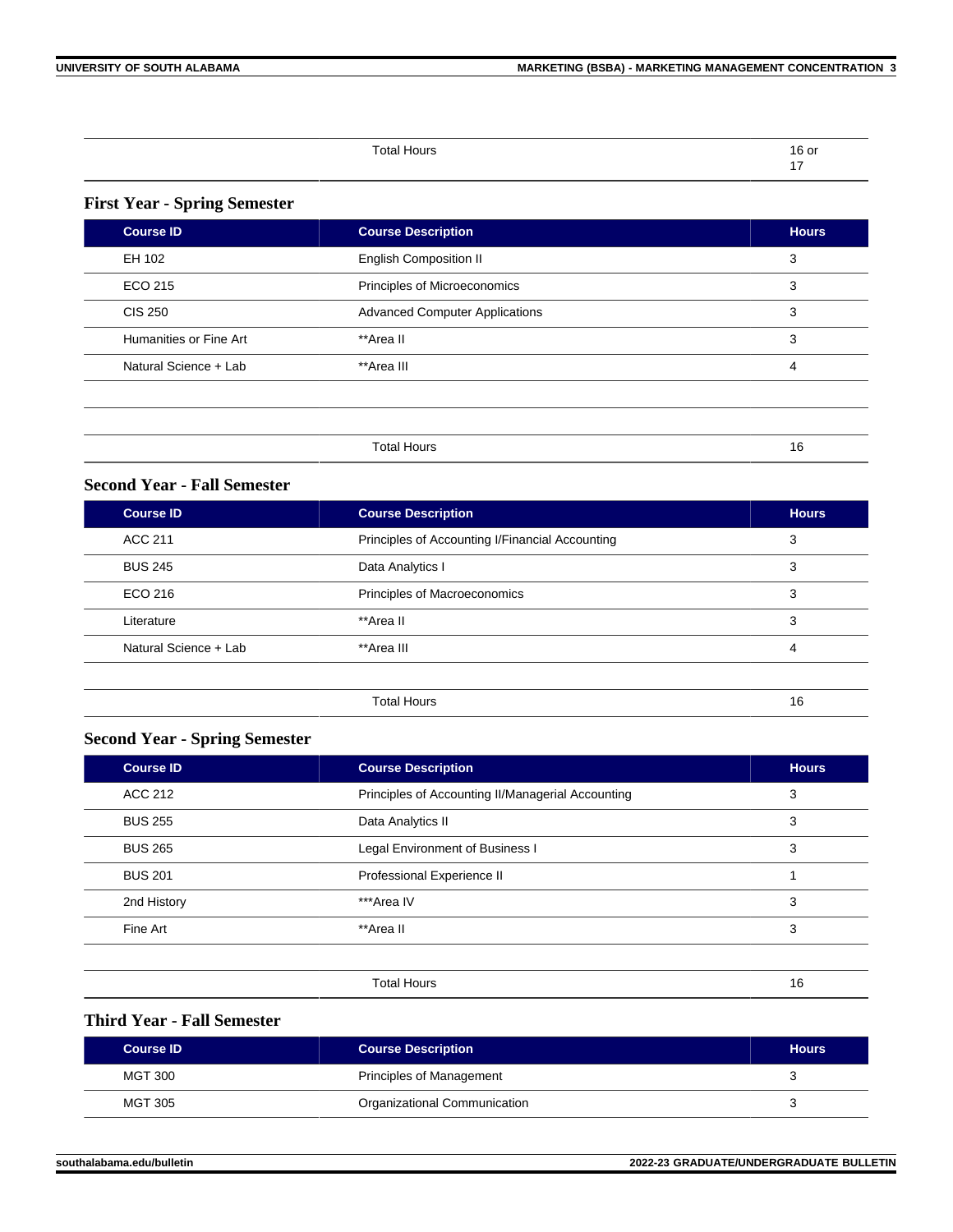| <b>BUS 301</b>                            | Professional Experience III                                                                                   |    |
|-------------------------------------------|---------------------------------------------------------------------------------------------------------------|----|
| MKT 320<br><b>Principles of Marketing</b> |                                                                                                               | 3  |
| FIN 315                                   | <b>Principles of Finance</b>                                                                                  |    |
| <b>Business Elective #1</b>               | Anything in MCOB at the 300 or 400 level not used to fulfill<br>another requirement except internship courses | っ  |
|                                           |                                                                                                               |    |
|                                           | <b>Total Hours</b>                                                                                            | 16 |

# **Third Year - Spring Semester**

| <b>MKT 336</b><br>International Marketing<br>3<br>MKT 374<br>Consumer Behavior<br>3 |  |
|-------------------------------------------------------------------------------------|--|
|                                                                                     |  |
|                                                                                     |  |
| <b>MKT 384</b><br>Market Research<br>3                                              |  |
| BUS 305 or ECO 453<br>Data Analytics III or Econometrics<br>3                       |  |
| <b>Operations Management</b><br>MGT 325<br>3                                        |  |

| <b>Total Hours</b> | -<br>. . |  |
|--------------------|----------|--|
|--------------------|----------|--|

# **Fourth Year - Fall Semester**

| <b>Course ID</b>             | <b>Course Description</b>                 |    |
|------------------------------|-------------------------------------------|----|
| <b>MKT 375</b>               | Supply Chain Management                   |    |
| <b>MKT 380</b>               | Integrated Marketing Communication        |    |
| <b>MKT 381</b>               | Sales and Sales Management                | 3  |
| MKT 340 or MKT 385           | Marketing Analytics or Services Marketing | 3  |
| <b>MKT 496</b><br>Internship |                                           | 3  |
|                              |                                           |    |
|                              | <b>Total Hours</b>                        | 15 |

# **Fourth Year - Spring Semester**

| <b>Course Description</b><br><b>Course ID</b>                      |                                                                                                               | <b>Hours</b> |
|--------------------------------------------------------------------|---------------------------------------------------------------------------------------------------------------|--------------|
| <b>MKT 479</b><br><b>Marketing Policy</b>                          |                                                                                                               | 3            |
| Select from: MKT 340, MKT 350, MKT 376, MKT 379<br>MKT Elective #1 |                                                                                                               | 3            |
| Business Elective #2                                               | Anything in MCOB at the 300 or 400 level not used to fulfill<br>another requirement except internship courses | 3            |
| <b>MGT 485</b>                                                     | <b>Business Policy in Global Environment</b>                                                                  | 3            |
| <b>MGT 486</b><br>Undergraduate Comp Exam                          |                                                                                                               | 0            |
|                                                                    |                                                                                                               |              |
|                                                                    | <b>Total Hours</b>                                                                                            | 12           |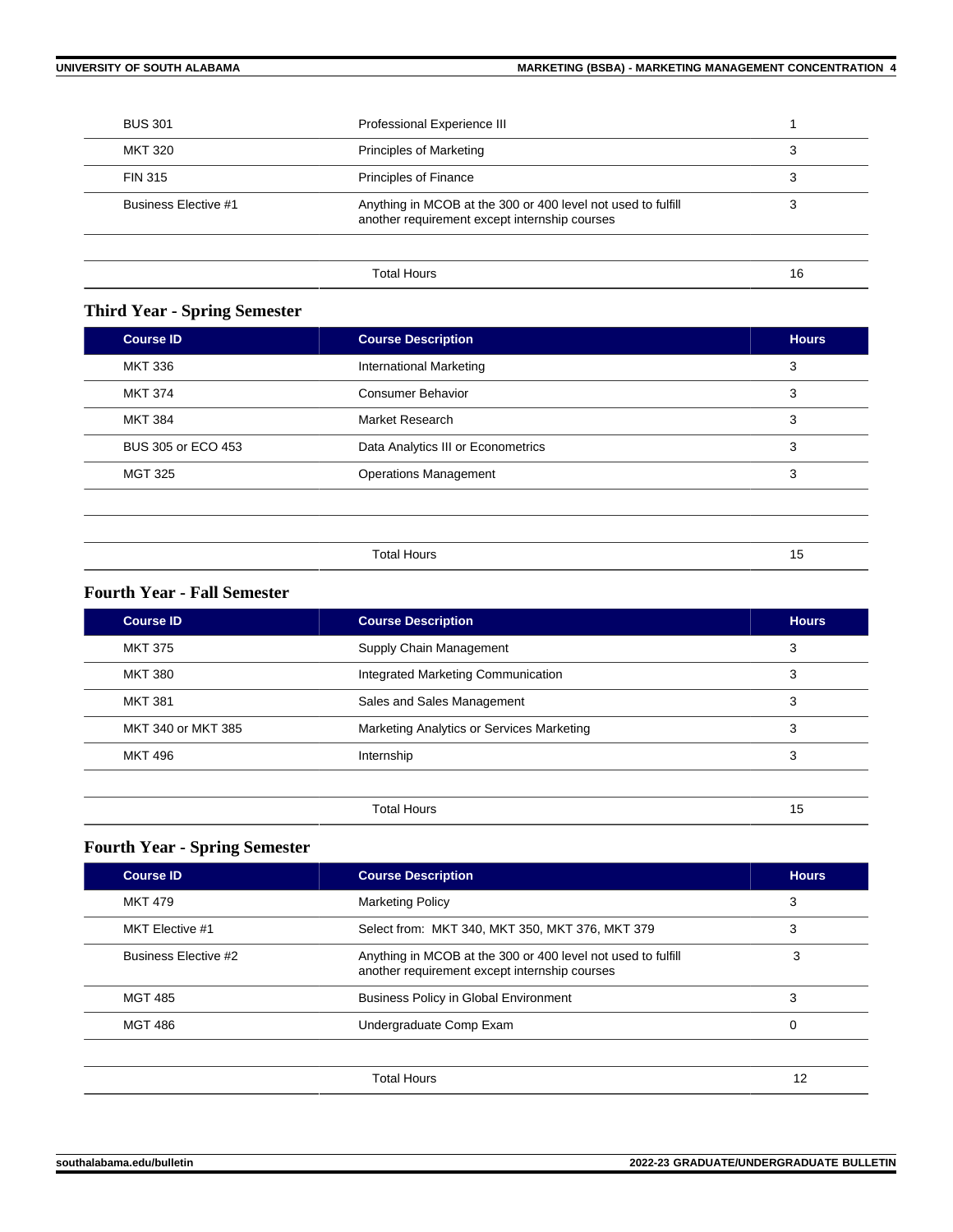#### **Notes**

\*Recommended Course

\*\*See Degree Requirements for options

\*\*\*All students must complete either a literature or a history sequence. However, because International Business students are required to take two course foreign language series fulfilling the Area II humanities requirements, International Business majors should elect the history sequence in Area IV unless they fulfill the foreign language proficiency through testing.

# **Department Information**

| <b>Department of Marketing and Quantitative Methods</b> | (251) 460-6412              |
|---------------------------------------------------------|-----------------------------|
| Chair                                                   | Alvin J. Williams           |
| Distinguished Professor of Marketing                    | Williams, Hair              |
| <b>Professor Emeritus</b>                               | Lynn Robinson, Julie Sneath |
| Professors                                              | Finney, Sharland            |
| Associate Professor                                     | Chow                        |
| <b>Assistant Professors</b>                             | Dadzie, Howard, Sabol       |
| Instructor                                              | Loes, Tashbin               |

[Department of Marketing and Quantitative Methods website](https://www.southalabama.edu/colleges/mcob/marketing) <https://www.southalabama.edu/colleges/mcob/marketing/index.html>

Office of Student Services Mitchell College of Business MCOB 110 Phone: (251) 460-7167 E-mail: [mcobadviser@southalabama.edu](mailto:mcobadviser@southalabama.edu?subject=)

"Business has only two functions - marketing and innovation." - Milan Kundera

# **Discover Marketing**

Marketing is a dynamic process that creates and delivers value in competitive environments through customer-focused and market-driven actions. The Marketing major provides an integrative and substantive approach to marketing strategy development and implementation based on learning experiences that combine concepts and managerial practice. A well-designed, marketbased curriculum allows students to experience the core of marketing through interactive courses, internships, directed study programs, and special topics courses designed to focus on specific areas of marketing interest. These goals are achieved through the Marketing Management, International Business, and Professional Sales concentrations.

# **Marketing Management Concentration**

The Marketing Management concentration offers a holistic view of the marketing function, with special focus on consumer analysis, value creation and delivery, marketing segmentation, and marketing strategy development and execution, within the context of changing and competitive business environments. The Marketing Management concentration prepares students for career in sales, advertising and marketing communication, retailing, supply chain management, market research and related areas. It is good preparation for positions in health care marketing, sports marketing, tourism and hospitality, non-profit marketing, financial services marketing and a host of other growth industries.

# **Professional Sales Concentration**

In globally-competitive organizations, sales professionals are increasingly responsible for market growth, value creation, customer relationship management, branding, and communication of product, service, and organizational benefits. The sales